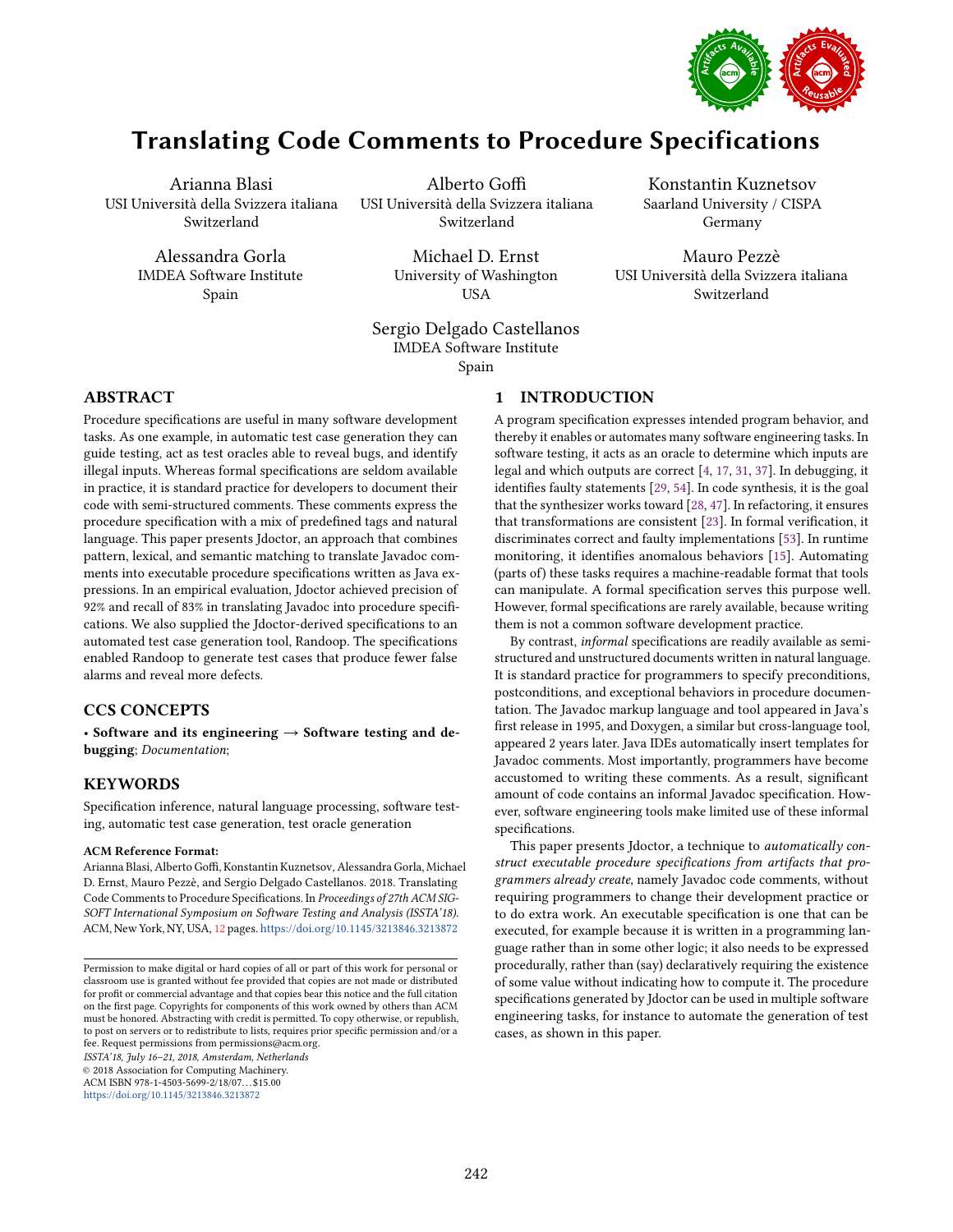# 1.1 Application: Test Case Generation

Automated test case generation can reduce both development costs and the societal cost of software failures [\[5,](#page-10-8) [27,](#page-10-9) [44\]](#page-10-10). To generate a test case automatically, a test generator must produce an input that causes the program under test to perform some actions, and an oracle that determines whether the program behaves correctly.

Creating accurate test oracles remains an open problem. This leads test generators to suffer both false alarms (tests failing when the program under test is correct) and missed alarms (tests passing when the program under test is buggy), as we now explain. As an example, suppose that a method call in an automatically-generated test throws an exception. This thrown exception does not necessarily mean that the tested method is buggy. There are the following possibilities:

- (1) The thrown exception actually reveals an implementation defect. An example is triggering an assertion in the subject program or otherwise failing to complete the requested operation.
- (2) The thrown exception is expected, desired behavior. An example is an IllegalOperationException when calling a mutator on an immutable object.
- (3) The thrown exception is permitted, but not required, behavior. For example, a binary search routine has undefined behavior if its argument array is not sorted. It is allowed to throw any exception or to return a result that is not consistent with whether the searched-for element is in the array.

In the absence of a specification, test generation tools can use heuristics to guess whether a given behavior is correct or incorrect. One heuristic is to consider as correct a method execution that terminates with a NullPointerException if one of the method's arguments was null, regardless of the specific requirements that may or may not consider this as an acceptable behavior [\[40\]](#page-10-11). Another heuristic is to use regression oracles, which deem as correct the behavior exposed with a previous version of the software under test, and as wrong any other behavior, even if the other behavior is also acceptable to the software designer [\[19\]](#page-10-12).

These guesses lead to *false positives* or false alarms, in which the tool reports that a method has failed when in fact it behaved as specified or it was called with illegal inputs. The guesses also lead to false negatives or missed alarms, in which the tool fails to report a test that exposes an incorrect behavior. This can happen when the call should throw an exception but fails to, or when the call throws an exception but the tool heuristically disregards it in order to avoid false alarms.

We propose that test generators should rely on programmerwritten informal specifications by exploiting the executable procedural specifications automatically generated with Jdoctor. The executable procedural specification can act as an oracle making automatically generated test cases more effective, and can avoid the generation of invalid test cases that derive from error-prone heuristics, as described in Section [6.](#page-7-0)

#### 1.2 Contributions

The main contribution of the research work documented in this paper is Jdoctor, an approach to convert informal Javadoc code comments into executable procedure specifications. This approach is a novel combination of natural language parsing and pattern, lexical, and semantic matching techniques. A second contribution is an open-source implementation of the approach, which enables the replication of the experiments referred to in this paper and the execution of additional ones. A third contribution is multiple experimental evaluations of the approach that confirm its accuracy and usefulness reducing the number of false alarms reported by automatically generated tests.

We experimentally evaluated the accuracy of Jdoctor in translating Javadoc comments into procedure specifications. Jdoctor significantly outperforms other state-of-the-art approaches. Then, we showed that Jdoctor is not just accurate, but also useful in the domain of test generation. When integrated with a test generation tool (Randoop), Jdoctor's specifications reduce false positive alarms.

# <span id="page-1-0"></span>2 CODE COMMENT ANALYSIS

Our work draws inspiration and reuses ideas from code comment analysis. The closest work related to our technique of analyzing code comments is @tComment [\[50\]](#page-11-4), ALICS [\[41\]](#page-10-13), and Toradocu [\[24\]](#page-10-14). @tComment uses pattern-matching to determine three kinds of precondition properties related to nullness of parameters. It achieves high precision and recall for comments that match the patterns, but those patterns are quite narrow and do not generalize. ALICS generates procedure pre- and postconditions from code comments, using part-of-speech tagging and then pattern-matching against a small set of hard-coded nouns and jargon. Again, generalizability is not obvious at all, and would require manual extension for each new domain. Toradocu is our own initial work which resulted in Jdoctor. It uses natural language parsing, and matches identified nouns and verbs with arbitrary program expressions and operations using approximate lexicographic matching. Toradocu only works for exceptional conditions, which account for a fraction of Javadoc comments. Both @tComment and Toradocu had their extracted properties applied to the problem of test generation; ALICS has not been applied to any development task.

Jdoctor aims to combine and properly extend the best of these techniques. Pattern-matching cannot capture the expressivity and variety of natural language in Javadoc tags, not even if evaluated on just the programs in our case studies. Jdoctor complements pattern matching with natural language parsing, as do ALICS and Toradocu. However, unlike previous work, Jdoctor is not restricted to a small grammar of specific comments or specifications, but can express specifications in terms of abstractions defined in the program being analyzed. Unlike all previous work, Jdoctor adds a novel notion of semantic similarities. This handles comments that use terms that differ, despite being semantically related, from identifiers in code.

In a nutshell, Jdoctor produces specifications for all sorts of procedure behavior: preconditions (unlike Toradocu), normal postconditions (unlike @tComment and Toradocu), and exceptional postconditions (unlike @tComment), and is more general than previous work. Unlike @tComment, Jdoctor does not require the program to conform to specific behavior for illegal inputs (for nullrelated behaviors, in the case of @tComment). Unlike @tComment and ALICS, Jdoctor is not restricted to a small grammar of specific comments or specifications, but can express specifications in terms of abstractions defined in the program being analyzed. Jdoctor incorporates textual pattern-matching and natural language processing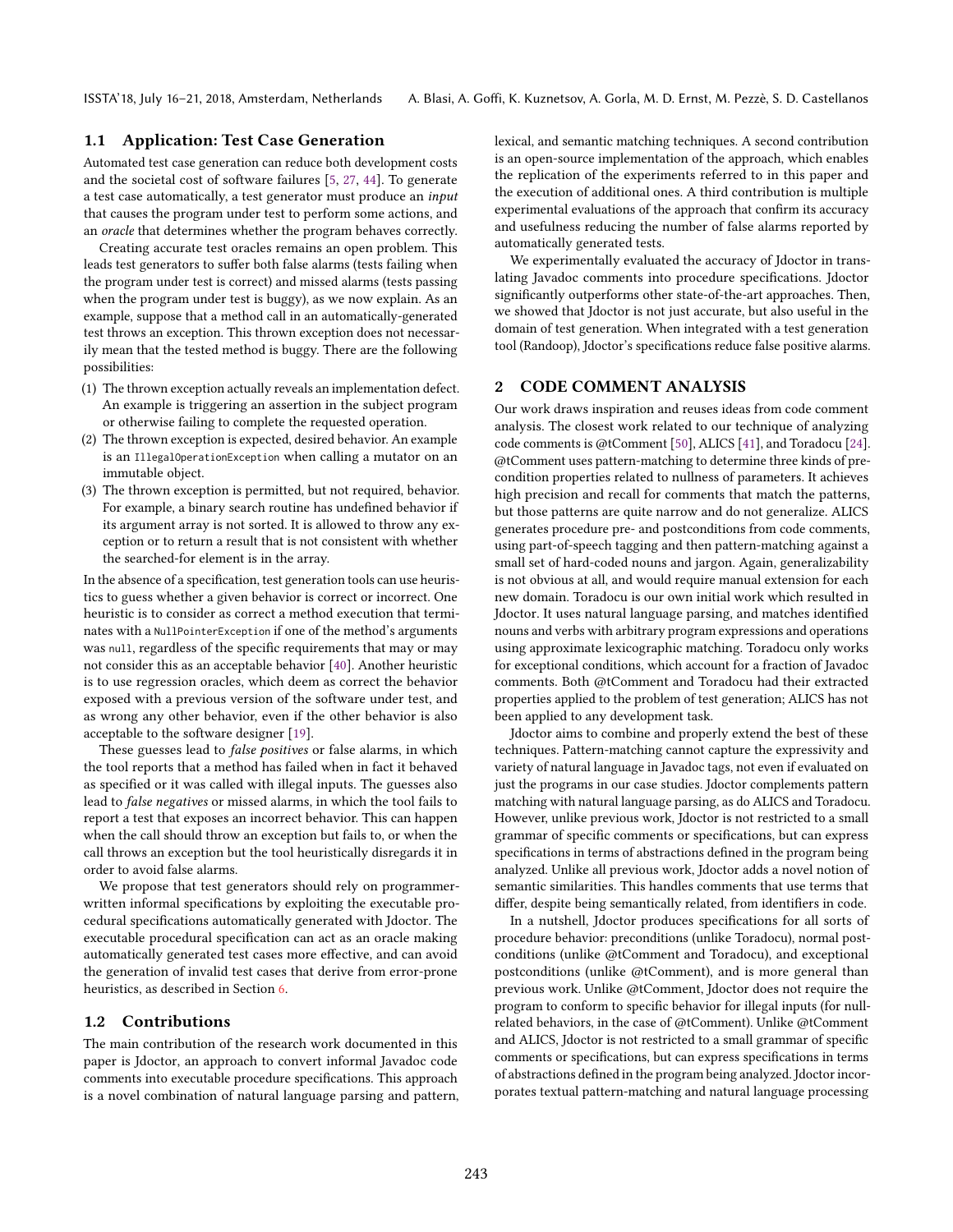Translating Code Comments to Procedure Specifications **ISSTA'18**, July 16-21, 2018, Amsterdam, Netherlands

(unlike @tComment), and introduces new techniques that are more sophisticated and effective than ALICS and Toradocu. Unlike ALICS, Jdoctor specifications are executable and involve data structures, like arrays and collections, and mathematical expressions.

#### <span id="page-2-1"></span>3 MOTIVATING JAVADOC EXAMPLES

It is standard practice for Java developers to annotate code with informal specifications in the form of Javadoc comments. The Javadoc tool automatically generates API documentation in HTML format from such comments. Javadoc comments consist of free-form text, some of which is preceded by "tags": the @param tag for preconditions and the @return and @throws tags for regular postconditions and exceptional behaviors respectively.<sup>[1](#page-2-0)</sup> We now present some examples of Javadoc comments taken from popular open-source Java code, together with the output that Jdoctor produces, to highlight the challenges of this work and the limitations of previous work.

#### 3.1 Preconditions

@param tags characterize method parameters and state the preconditions that callers must respect. Consider the following comment, taken from the BloomFilter class of Google Guava. Jdoctor transforms this comment into the executable specification that is shown in the box below the Javadoc comment. The clauses are conjoined with the Java conditional operator "and" (&&) to form the complete procedure specification.

|                | /**                                                                                               |
|----------------|---------------------------------------------------------------------------------------------------|
| $\overline{2}$ | * @param funnel the funnel of T's that the constructed {@code                                     |
| 3              | BloomFilter <t>} will use</t>                                                                     |
| $\overline{4}$ | * @param expectedInsertions the number of expected insertions to the                              |
| 5              | constructed {@code BloomFilter <t>}; must be positive<br/><math display="inline">\star</math></t> |
| 6              | * @param fpp the desired false positive probability (must be positive                             |
| 7              | and less than 1.0)<br>$\star$                                                                     |
| 8              | */                                                                                                |
| 9              | <b>public static</b> <t> BloomFilter<t> create(</t></t>                                           |
| 10             | Funnel super T funnel,                                                                            |
| 11             | int expectedInsertions,                                                                           |
| 12             | <b>double</b> fpp $\{ \dots \}$                                                                   |
|                | expectedInsertions > 0                                                                            |
|                | $fpp > 0$ & & $fpp < 1.0$                                                                         |

Jdoctor correctly handles comments using math expressions (second and third @param comment) and compound conditions (third @param comment). Jdoctor also understands that the comment regarding the first parameter does not specify any precondition and thus does not produce any specification regarding parameter funnel.

### 3.2 Exceptional Postconditions

@throws and @exception tags represent postconditions of exceptional executions. Let us consider the following excerpt from the class ClosureUtils of the Apache Commons Collections library.

```
1 /∗∗
2 ↓ «@throws NullPointerException if the closures array is null
3 ∗ @throws NullPointerException if any closure in the array is null
4 ∗/
5 public static <E> Closure<E> chainedClosure(
6 final Closure<? super E>... closures) \{ \cdots \}
```

| $closures == null \longrightarrow java.lang.NullPointerException$            |
|------------------------------------------------------------------------------|
| java.util.Arrays.stream(closures).anyMatch(e -> e == null) $\longrightarrow$ |
| java.lang.NullPointerException                                               |

The first exceptional postcondition is straightforward, and the state of the art can handle it. However, only Jdoctor understands properties related to elements in containers, as in the second @throws comment.

Jdoctor also handles more complex comments such as the following, which comes from the CollectionUtils class of the Apache Commons Collections library:

1 /∗∗ 2 ∗ @throws NullPointerException if either collection or the comparator is null 4 public static < O> List< O> collate( 5 Iterable<? extends O> a, 6 Iterable<? extends O> b, 7 Comparator <? super  $O > c$  {  $\cdots$  }

 $(a == null || b == null || c == null)$  → java.lang.NullPointerException

Although this comment describes null conditions, the state of the art cannot produce a correct assertion. Jdoctor determines that "either collection" refers to parameters a and b, and "the comparator" refers to parameter c.

# 3.3 Normal Postconditions

@return tags represent postconditions of regular executions of methods and are the most varied and therefore the most challenging comments. Here are three examples that no other technique can handle.

The first example is from class BagUtils in the Apache Commons Collections library:

1 | /<sub>\*\*</sub> @return an empty Bag ∗/

2 Bag emptyBag()

3 ∗/

| $true \longrightarrow result.equals(Bag. EMPTY_BAG)$ |  |
|------------------------------------------------------|--|
|------------------------------------------------------|--|

Jdoctor produces a postcondition using a constant declared in class Bag. Matching code comments to methods or other code elements in the code under test is not always this straightforward, as exemplified by the following comment for method Graph.addEdge() of the JGraphT library.

- 1 | /\*\* @return true if this graph did not already contain the specified edge \*/
- 2 **boolean** addEdge(V sourceVertex, V targetVertex, E e)

!this.containsEdge(sourceVertex, targetVertex) −→ result == true

Jdoctor infers that "this graph" refers to the graph instance itself, and that method containsEdge can check the postcondition. Jdoctor correctly passes the two vertexes as parameters of this method to form an edge.

Matching code comments to code elements may also require some notion of semantic similarity. Take the following example from the same Graph class.

```
1 | /** @throws NullPointerException if vertex is not found in the graph */
2 Set edgesOf(Object vertex)
```
this.contains(vertex)==false −→ java.lang.NullPointerException

Jdoctor infers that "not found" is semantically related to the concept of "an element being contained in a container", thanks to Jdoctor's novel semantic similarity analysis. @tComment and

<span id="page-2-0"></span><sup>1</sup>[http://www.oracle.com/technetwork/articles/java/index-137868.html;](http://www.oracle.com/technetwork/articles/java/index-137868.html) @exception is equivalent to @throws.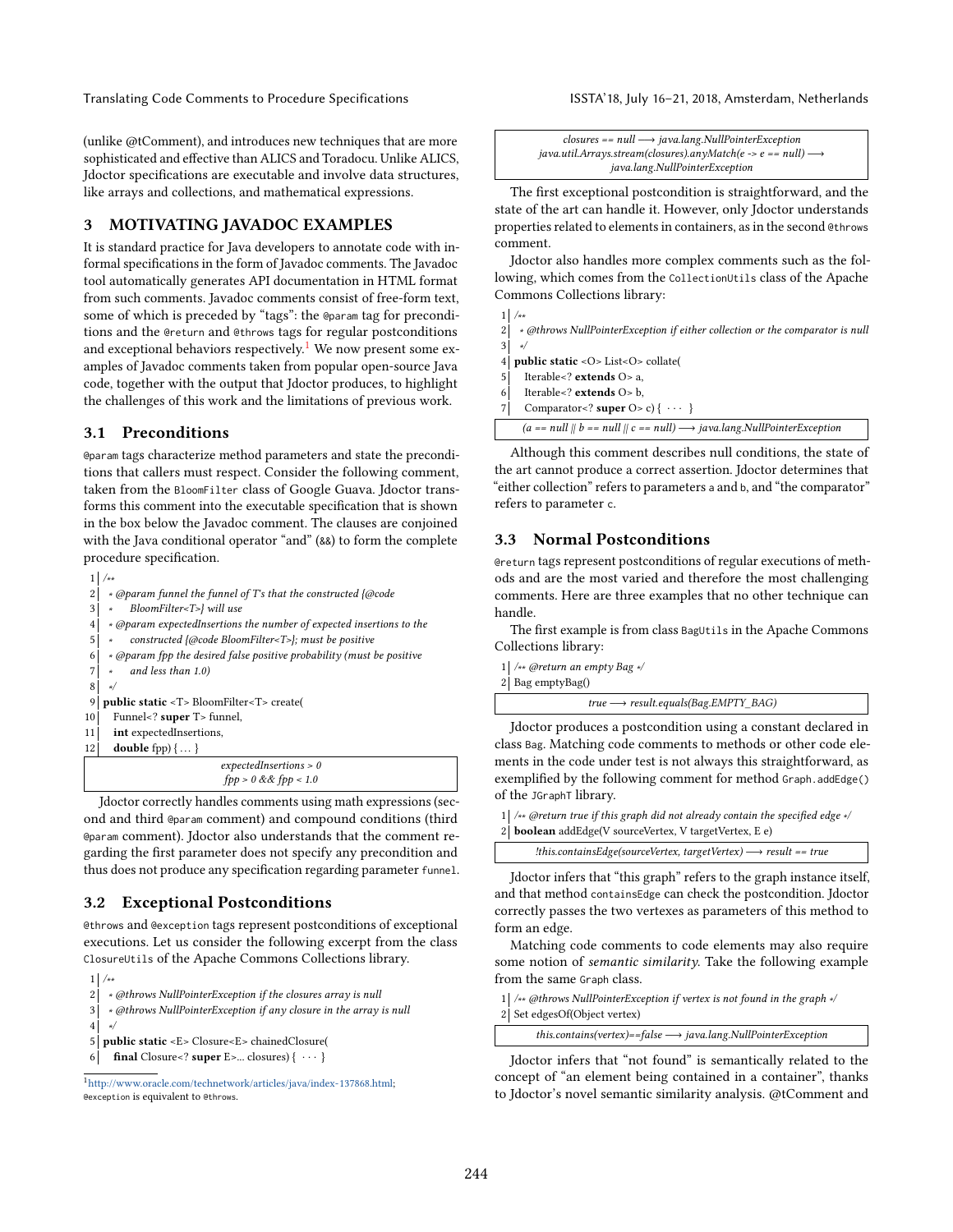Toradocu lack any semantic similarity analysis, while ALICS only supports a limited list of manually-defined synonyms.

# <span id="page-3-6"></span>4 JDOCTOR

Jdoctor<sup>[2](#page-3-0)</sup> translates Javadoc comments related to constructors and methods into executable Java expressions. Its key insight is the observation that nouns in a natural language comment tend to correspond with variables or expressions in the code, and verbs/predicates in a comment correspond with operations or methods. Jdoctor handles Javadoc preconditions (@param), normal postconditions (@return), and exceptional postconditions (@throws or @exception).

Jdoctor works in four steps:

- (1) Text normalization ([ğ4.1\)](#page-3-1): Jdoctor preprocesses the text in the Javadoc @param, @return, @throws, and @exception block tags to prepare for the analysis of the natural language. This phase includes several text transformations to facilitate the next steps.
- (2) Proposition identification  $(\S4.2)$ : Jdoctor uses a natural language parser to identify the propositions (subject-predicate pairs) of each clause in the comment.
- (3) Proposition translation ([ğ4.3\)](#page-3-3): Jdoctor matches each identified proposition to a Java element, such as an expression or operation. This step is the core of Jdoctor, and relies on a combination of pattern, lexical, and semantic similarity matching.
- (4) Specification creation: Jdoctor creates Java boolean expressions that encode the natural language Javadoc comment. It replaces each subject and predicate in the text with Java code and traverses the parse tree to create legal Java code, including method calls, operations, and boolean connectives (from grammatical conjunctions).

#### <span id="page-3-1"></span>4.1 Text Normalization

Javadoc comments are rarely complete grammatical English sentences. For example, they often lack punctuation, have implicit subjects and/or verbs, and intermix mathematical notation with English. Current NLP parsers cannot always handle the style of Javadoc comments as written by programmers. Jdoctor makes the text parseable by preprocessing it into a grammatical English sentence before using NLP parsers. This phase properly extends previous work and allows to deal with many more Javadoc comments.

- Punctuation: Jdoctor adds a terminating period when it is absent. It also removes spurious initial punctuation, which stems from programmers (incorrectly) using commas in Javadoc comments to separate parameter or exception names from their descriptions.
- Implicit subject: Comments may refer to a subject that was previously mentioned. For instance, a typical @param comment is łWill never be null.ž Since Jdoctor parses sentences in isolation, each sentence needs an explicit subject. For @param comments Jdoctor adds the parameter name at the beginning of the comment text. Jdoctor also heuristically resolves pronouns such as "it", replacing them with the last-used noun in the comment.
- Implicit verb: Some comments have implicit verbs, such as "@param num, a positive number". Jdoctor adds "is" or "are" depending on whether the first noun, which is assumed to be the subject, is singular or plural.
- Incomplete sentences: Jdoctor transforms dependent clauses into main clauses when no main clause exists.
- Vocabulary standardization: To accommodate later patternmatching, Jdoctor standardizes text relating to nullness, if, and empty patterns. For example, Jdoctor standardizes "non-null" and "nonnull" to "not null".
- Mathematical notation: Jdoctor transforms inequalities to placeholders that can be parsed as an adjective. For instance, Jdoctor transforms the clause if {@code e} < 0 into the expression e < 0, and then into e is LT0.

#### <span id="page-3-2"></span>4.2 Proposition Identification

Given an English sentence, Jdoctor identifies ⟨subject,predicate⟩ pairs, also called propositions [\[14\]](#page-10-15), and conjunctions or disjunctions that connect propositions (if any). Extracting ⟨subject,predicate⟩ pairs from natural language sentences is referred to as Open Information Extraction (OIE) [\[1,](#page-10-16) [14,](#page-10-15) [18,](#page-10-17) [46\]](#page-10-18).

Jdoctor first performs partial POS tagging [\[41\]](#page-10-13). It marks parameter names as nouns and inequality placeholders such as LT0 as adjectives. Jdoctor completes the POS tagging process by means of the Stanford Parser<sup>[3](#page-3-4)</sup> [\[34\]](#page-10-19), which produces a semantic graph (an enriched parse tree) representing the input sentence. The nodes of the semantic graph correspond to the words of the sentence, and the edges correspond to grammatical relations between words.<sup>[4](#page-3-5)</sup>

Jdoctor identifies the words that comprise the subject and the ones that comprise the *predicate*, based on the sentence structure and the grammatical roles encoded in the graph. More precisely, given the single node (i.e., word) marked as subject in the semantic graph, Jdoctor identifies the complete subject phrase by visiting the subgraph with the subject node as root node and collecting all the words involved in a relation of type compound, adverbial modifier, adjectival modifier, determiner, and nominal modifier. This is substantially different from ALICS [\[41\]](#page-10-13), which only uses the ready-to-use POS tagging provided by the Stanford Parser, thus missing information from all the other words. Jdoctor identifies the predicates by collecting words with the following grammatical relations: auxiliary, copula, conjunct, direct object, open clausal complement, and adjectival, negation, numeric modifiers.

Jdoctor extracts one proposition from simple sentences and multiple propositions from multi-clause sentences. By processing dedicated edges for grammatical conjunctions like "and" and "or" in the semantic graph, Jdoctor correctly supports multi-clause sentences. While traversing the graph, Jdoctor identifies propositions interconnected with the proper boolean conjunctions or disjunctions that reflect the grammatical conjunctions in the input sentence.

# <span id="page-3-3"></span>4.3 Proposition Translation

Jdoctor translates each proposition by consecutively applying complementary heuristics of pattern matching (Section [4.3.1\)](#page-4-0) and lexical

<span id="page-3-0"></span><sup>&</sup>lt;sup>2</sup>Jdoctor is open-source and publicly available: [https://github.com/albertogoffi/](https://github.com/albertogoffi/toradocu/releases/tag/v3.0) [toradocu/releases/tag/v3.0](https://github.com/albertogoffi/toradocu/releases/tag/v3.0)

<span id="page-3-4"></span><sup>3</sup><http://nlp.stanford.edu/software/lex-parser.html>

<span id="page-3-5"></span><sup>4</sup><http://universaldependencies.org/u/dep/all.html>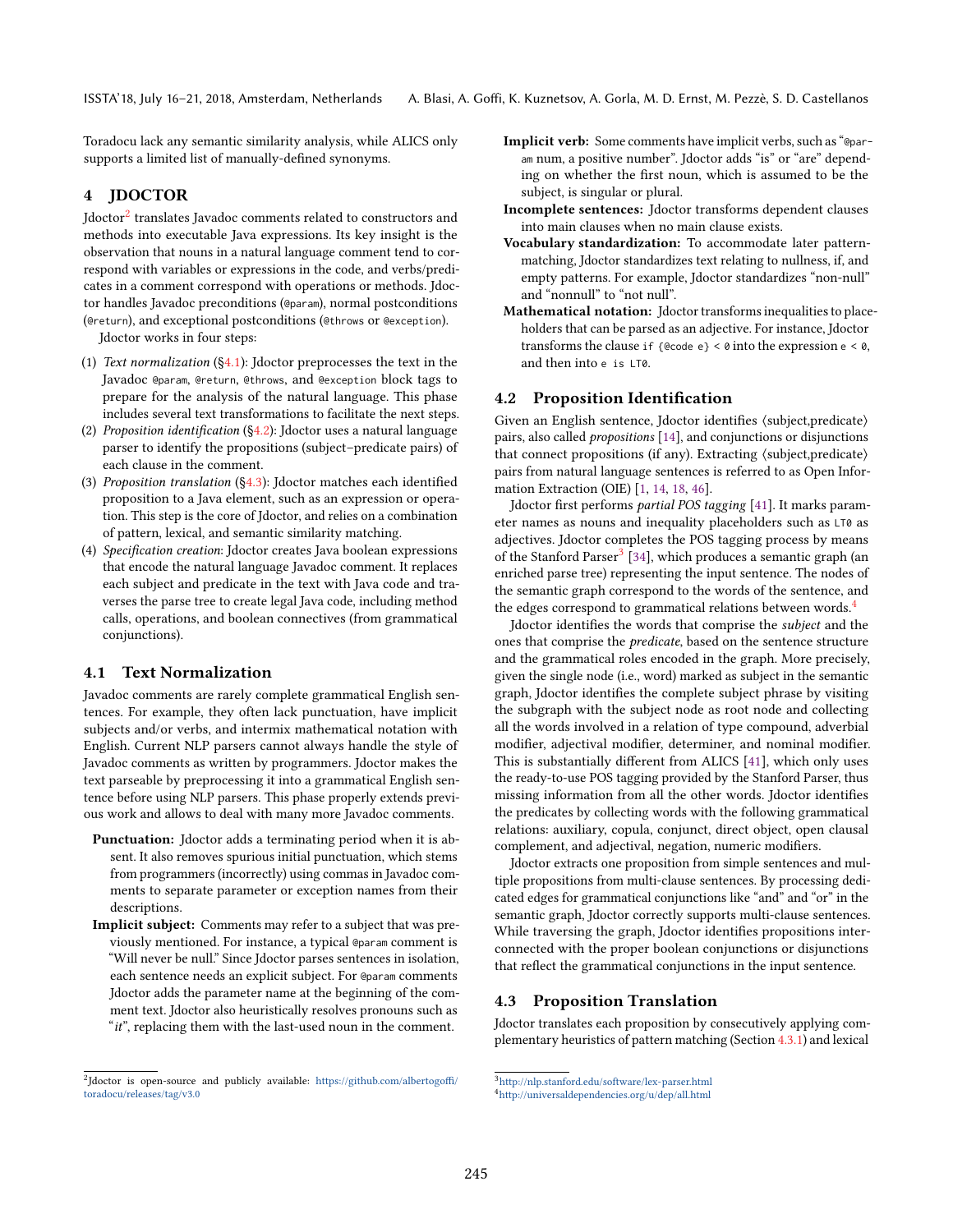Translating Code Comments to Procedure Specifications **ISSTA'18**, July 16-21, 2018, Amsterdam, Netherlands

<span id="page-4-3"></span>

| <b>Algorithm 1 Comment Translation</b> |  |  |
|----------------------------------------|--|--|
|----------------------------------------|--|--|

|     | Algorithm I Comment Fransiation                                                              |
|-----|----------------------------------------------------------------------------------------------|
|     | 1: /** Translate comment text into Java expressions. Given the English text                  |
|     | and the list of propositions, the function matches each part. */                             |
|     | 2: function TRANSLATE(set of propositions)                                                   |
| 3:  | if return-comment then                                                                       |
| 4:  | IDENTIFY-GUARD-AND-PROPERTIES (set of propositions)                                          |
| 5:  | MATCH-PROPOSITION(proposition-in-guard)                                                      |
| 6:  | MATCH-PROPOSITION(proposition-in-trueProperty)                                               |
| 7:  | MATCH-PROPOSITION(proposition-in-falseProperty)                                              |
| 8:  | else                                                                                         |
| 9:  | for all proposition $\in$ text do                                                            |
| 10: | MATCH-PROPOSITION(proposition)                                                               |
| 11: | end for                                                                                      |
| 12: | end if                                                                                       |
|     | 13: end function                                                                             |
|     |                                                                                              |
|     | 14: $\frac{1}{2}$ Given a proposition (i.e. a pair of subject and predicate), find code ele- |
|     | ments to match subject and predicate. */                                                     |
|     | 15: function MATCH-PROPOSITION(proposition)                                                  |
| 16: | subjCandidateList = GET-SUBJECT-CANDIDATES(subject)                                          |
| 17: | matchedSubject = LEXICAL-MATCH(subject, subjCandidateList)                                   |
| 18: | if no match for subject then                                                                 |
| 19: | return                                                                                       |
| 20: | end if                                                                                       |
| 21: | predCandsList = GET-PREDICATE-CANDIDATES(predicate)                                          |
| 22: | matchedPredicate = PATTERN-MATCHING(predicate, predCandsList)                                |
| 23: | if no match for predicate then                                                               |
| 24: | matchedPredicate = LEXICAL-MATCH(predicate, predCandsList)                                   |
| 25: | end if                                                                                       |
| 26: | if no match for predicate then                                                               |
| 27: | matchedPredicate = SEMANTIC-MATCH(predicate, predCandsList)                                  |
| 28: | end if                                                                                       |

<span id="page-4-8"></span><span id="page-4-7"></span><span id="page-4-6"></span><span id="page-4-5"></span><span id="page-4-4"></span>29: end function

matching (Section [4.3.2\)](#page-4-1) with semantic similarity analysis (Section [4.3.3\)](#page-4-2). Jdoctor uses the first of these approaches that succeeds.

This section describes the translation of a single proposition. Jdoctor handles multiple propositions by merging the translations of the component propositions according to the grammatical conjunctions (" $or$ ", " $and$ ") in the input comment.

Algorithm [1](#page-4-3) shows how Jdoctor processes the (normalized) text of Javadoc comments. The text may contain multiple propositions. The algorithm translates each proposition independently. Then, these translations (which are Java expressions and operations) are recombined to create the full executable specification. The recombination is done specially for @return comments. Jdoctor first identifies the guard, the true property and the false property. For instance, the return comment for ArrayStack.search() in Apache Commons Collections is "the 1-based depth into the stack of the object, or -1 if not found". Jdoctor identifies "if not found" as the guard, "the 1-based depth into the stack of the object" as the true property, that is, the property that holds when the guard is true, and  $-1$ <sup>\*</sup> as the false property, that is, the property that holds when the guard is evaluated to false.

When translating propositions into Java expressions (line [15\)](#page-4-4), Jdoctor attempts to match each subject and predicate to code elements. Intuitively, nouns correspond to objects, which are represented in source code as expressions, and verbs correspond to actions or predicates, which are represented in source code as operations.

Jdoctor starts by analyzing the subject of the proposition (line [17\)](#page-4-5) and tries to match the subject to a code element, which may be

a parameter of the method, a field of the class, or the class itself. Jdoctor retrieves the identifiers and types of all code elements in scope as candidates and looks for the best match. For instance, when processing the comment "if the comparator is null" presented in Section [3,](#page-2-1) J doctor matches the subject "comparator" to the parameter of the method whose type is Comparator. Jdoctor implements this task with lexical matching, which we explain in Section [4.3.2.](#page-4-1)

If Jdoctor finds a matching expression for the subject, it proceeds looking for a corresponding matching predicate (such as "is null" in the example). More in detail, Jdoctor retrieves the code identifiers of all public methods and fields within the scope of the subject as possible candidates. For example, after matching the subject comparator to type Comparator, Jdoctor retrieves the whole list of public methods and fields of class Comparator as possible candidates. Once it has identified the possible candidates, Jdoctor incrementally exploits a set of heuristics to infer the correct matching of the predicate to the code element among the possible candidates: (i) It checks whether the predicate matches a set of predefined translations (line [22\)](#page-4-6), (ii) it looks for lexically similar matches (line [24\)](#page-4-7), (iii) it searches for matches according to semantic similarity (line [27\)](#page-4-8) .

<span id="page-4-0"></span>4.3.1 Pattern Matching. Jdoctor uses pattern matching to map common phrases such as "is positive", "is negative", and "is null" to the Java expression fragments >0, <0, and ==null, respectively. In line with previous work [\[41,](#page-10-13) [51,](#page-11-5) [55\]](#page-11-6), Jdoctor employs a set of extensible patterns that covers properties for primitive types, Strings, and nullness checks. Pattern matching can efficiently translate common patterns, but it cannot handle domain-specific concepts or jargon specific to the code, like the concepts "vertex" and "graph" in "if vertex is not found in the graph".

<span id="page-4-1"></span>4.3.2 Lexical Matching. Jdoctor tries to match a subject or a predicate to the corresponding code element based on the intuition that words in Javadoc comments are lexically similar to code elements. Jdoctor (i) tokenizes code candidates into separate terms according to camel-case convention, (ii) computes the Levenshtein distance between each term and each word in the subject/predicate, and (iii) selects the candidate with the smallest Levenshtein distance, as long as it does not exceed a threshold (with a very small default threshold (i.e. two) to avoid wrong matches as much as possible). For example, when processing the comment "if the comparator is nullž presented in Section [3,](#page-2-1) Jdoctor matches the subject "comparator" to the parameter of the method whose type is Comparator with distance  $0.5$  $0.5$ 

Jdoctor uses lexical matching similarly to Toradocu [\[24\]](#page-10-14). This technique outperforms simple pattern matching, like the one implemented by @tComment, and straightforward natural language processing, like the one implemented in ALICS. Its limitations are due to the assumption that nouns in Javadoc comments should be similar to identifiers in the code, which may not always hold in practice.

<span id="page-4-2"></span>4.3.3 Semantic Matching. To illustrate the limits of pattern and lexical matching, consider the predicate "is not found in the graph". The desired translation would be !graph.containsVertex(vertex). Pattern-matching would work only if specific patterns were available to handle this case. Lexical matching fails because the code

<span id="page-4-9"></span><sup>5</sup> Jdoctor's algorithm is case-insensitive.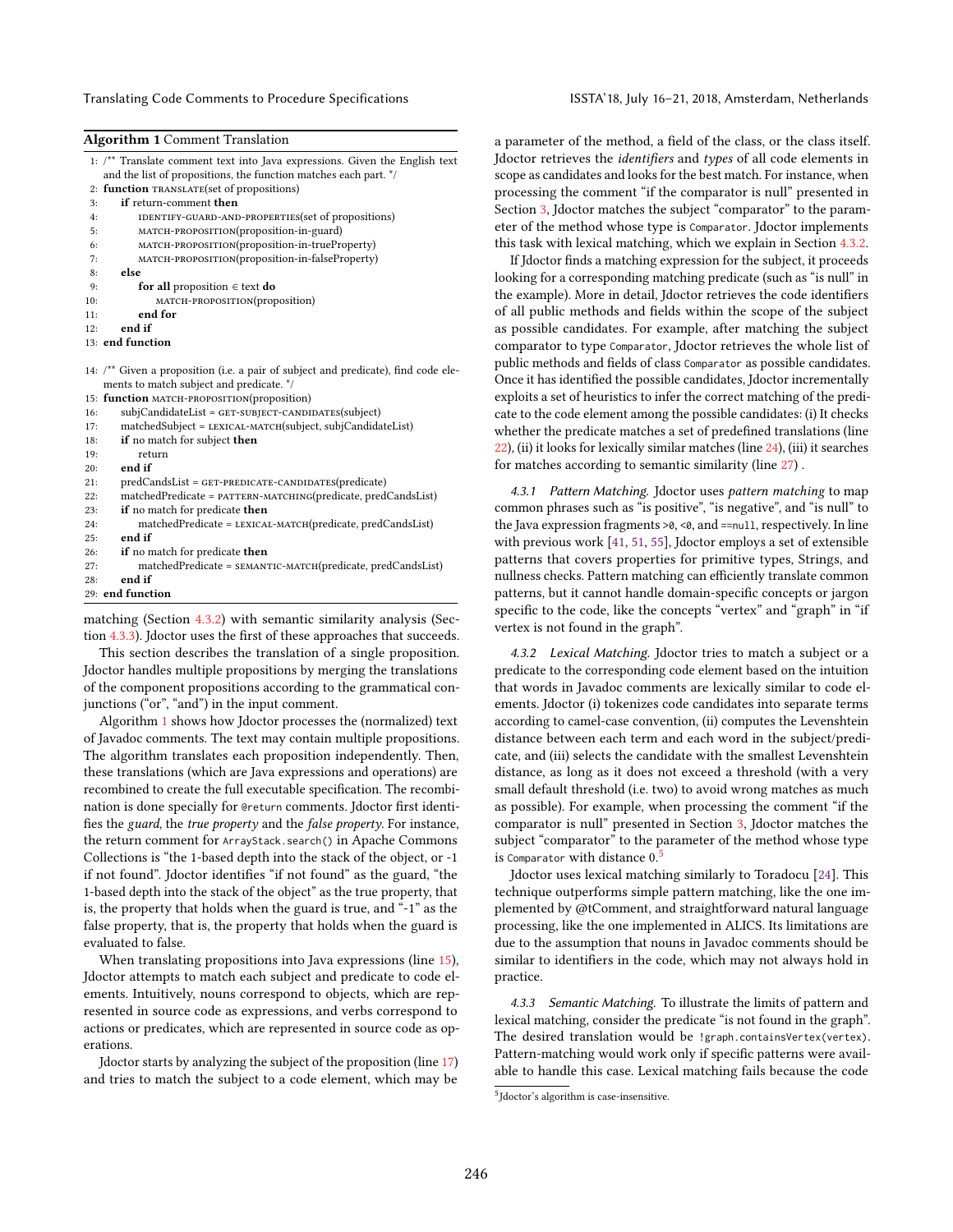element contains Vertex is not lexically close to the terms "is not found in the graph" that occur in the comment. The Jdoctor semantic matching approach builds on the observation that syntactically different terms can have a close semantics. For example, method containsVertex in the code and the concept "is not found in the graph" in the comment are lexically different, although their semantics is related. Jdoctor deals with matches that both pattern and lexical matching miss thanks to semantic similarity between words. Jdoctor uses word embedding, which has been proved to be a powerful approach to represent semantic word relations. It embeds words in a high-dimensional vector space such that distances between words are closely related to the semantic similarities, regardless of the syntactic differences. Jdoctor uses GloVe, $^6$  $^6$  a two-layer neural network model for this purpose.

Jdoctor removes a customized list of stopwords from the predicate and applies lemmatization before computing semantic similarity with GloVe. Lemmatization transforms terms to their root form, for instance, "playing" and "played" become "play", to simplify the semantic matching by reducing the amount of terms in the domain. By default, Jdoctor uses a list of stopwords that includes articles and words that belong to the Java language, such as "for", "do" and "null". The Glove model as is, however, can only capture the semantic similarity of single terms. Thus, it would report the terms "vertex" and "graph" as semantically related. However, most of the times predicates and code identifiers are composed of multiple words. For example, in JGraphT, the comment excerpt "vertex is found" should match method containsVertex. To compare multiple words at once, Jdoctor uses the Word Mover's Distance (WMD) algorithm [\[30\]](#page-10-20).

WMD measures the semantic distance between two text snippets as the cumulative distance that all words in the comment ([vertex, is, found] in this case) have to be exactly as the words in the code element identifier ([contain, vertex] in this case). Similarly to what Jdoctor does for lexical matching, it selects the candidate that has the closest semantic distance up to a given threshold.

Despite offering different matching strategies, Jdoctor resorts only to lexical similarity for subject matching. This approach forces Jdoctor to match subjects to code elements with a very high precision (though it may miss some matches). This conservative decision is vital for the performance of Jdoctor, since subject matching gives the scope to later match the predicate. A wider  $-$  and possibly wrong – scope would direct the search for predicate matching towards completely wrong paths.

Jdoctor produces a single Java boolean condition as translation of @param comments, and a pair ⟨expected exception type, Java boolean condition⟩ as translation of @throws comments. Translations of @return comments are not a single boolean Java condition; instead, a single translation is composed of three Java boolean conditions corresponding to guard, true-, and false-property.

### <span id="page-5-2"></span>5 EVALUATION: TRANSLATION ACCURACY

We evaluated the translation accuracy of Jdoctor by answering the following research questions.

RQ1 What is the effectiveness (precision and recall) of Jdoctor in translating Javadoc comments to procedure specifications?

<span id="page-5-1"></span>Table 1: Subject programs and ground-truth translations. Column "Doc'd Classes" reports the total number of classes with documentation, out of which we selected "Analyzed Classes". "Analyzed Methods" reports the methods with Javadoc tags that the authors of this paper could express in executable form.

|                         | Classes |                                              | Methods   Normal |          |     | Excep. |
|-------------------------|---------|----------------------------------------------|------------------|----------|-----|--------|
| Subjects                |         | Doc'd Analyzed Analyzed Pre. Post. Postcond. |                  |          |     |        |
| Commons Collections 4.1 | 196     | 20                                           | 179              | 146      | 26  | 166    |
| Commons Math 3.6.1      | 519     | 52                                           | 198              | 57       | 23  | 198    |
| GraphStream 1.3         | 67      | 7                                            | 14               | 3        | 8   | 1      |
| Guava 19                | 116     | 19                                           | 66               | 30       | 12  | 48     |
| JGraphT 0.9.2           | 47      | 10                                           | 23               | $\Omega$ | 6   | 28     |
| Plume-lib 1.1           | 26      | 10                                           | 83               | 7        | 43  | 27     |
| Total                   | 971     | 118                                          | 563              | 243      | 118 | 468    |

[https://commons.apache.org/collections,](https://commons.apache.org/collections) [https://commons.apache.org/math,](https://commons.apache.org/math) [http://graphstream-project.org,](http://graphstream-project.org) [http://github.com/google/guava,](http://github.com/google/guava) [http://jgrapht.org,](http://jgrapht.org) <http://mernst.github.io/plume-lib>

RQ2 How does Jdoctor's effectiveness compare with state-ofthe-art approaches, namely @tComment and Toradocu?

We measure effectiveness in terms of precision and recall, the standard metrics for an information retrieval task such as translating Javadoc comments to procedure specifications.

Precision measures correctness as the proportion of the output that is correct, with respect to missing and wrong outputs. The output is correct (C) when Jdoctor produces a specification that matches the expected specification. The output is missing (M) when Jdoctor does not produce any specification. The output is wrong when Jdoctor either produces a specification when no specification is expected (W1), or a specification that does not match the expected one (W2). Precision is defined as the ratio between the number of correct outputs and the total number of outputs:

$$
precision = \frac{|C|}{|C| + |W1| + |W2|}
$$

Recall measures completeness as the proportion of desired outputs that the tool produced, and it is defined as the ratio between the number of correct outputs and the total number of desired outputs:

$$
recall = \frac{|C|}{|C| + |W2| + |M|}
$$

Our measurements conservatively consider a partially correct translation to be wrong. For example, if the comment is "@throws Exception if x is negative or y is null", then the translation " $x < 0$ " is deemed as wrong.

#### 5.1 Experimental Setup

For the evaluation we selected 6 well-maintained open-source Java systems (see Table [1\)](#page-5-1). For each system we (i) discarded classes with no or limited documentation, that is, with less than 5 Javadoc comments, and (ii) ignored comments documenting methods inherited from java.lang.Object, getters and setters (methods whose name starts with "get" or "set"). Column "Doc'd Classes" in Table [1](#page-5-1) reports the number of classes that satisfy these conditions for each subject.

We then selected and manually analyzed at least 10% of the documented classes and methods: columns "Analyzed Classes" and "Analyzed Methods", respectively. To this end, we applied probability proportional to size (PPS) sampling, with a probability of

<span id="page-5-0"></span><sup>6</sup><https://nlp.stanford.edu/projects/glove/>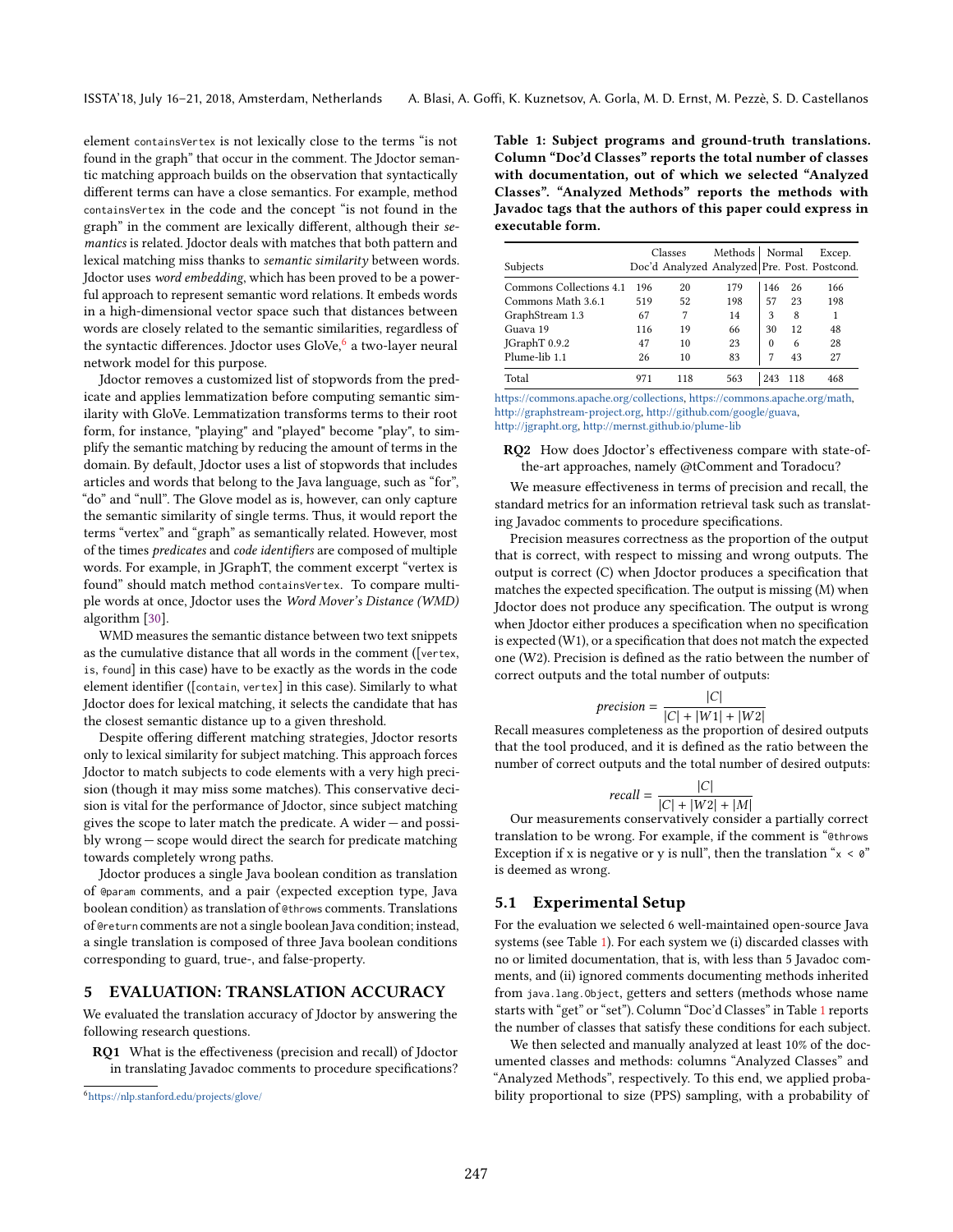selecting each class proportional to the number of methods in the class. For each analyzed method in each selected class, we manually determined its ground truth  $-$  the correct translation of Javadoc comments to executable method specifications. We did so by reading its Javadoc comment, which is expressed in English, and writing executable specifications that correspond to each @param, @return, and @throws and @exception tag. Every translation was reviewed independently by at least two of the authors of this paper.

Sometimes, the text corresponding to a Javadoc tag cannot be expressed as an executable specification. An example is "@throws IOException if there is trouble reading the file". For such comments, we do not expect Jdoctor to produce any output. We discarded classes that did not contain any comment that could be translated to executable specification, i.e., do not belong to the list of analyzed classes. This left us with 118 analyzed classes and 829 Javadoc comments for which we manually produced the ground-truth executable specification. Our experiments compare three tools, all of which create executable procedure specifications from programmerwritten informal English specifications.

- @tComment [\[50\]](#page-11-4) pattern-matches against predetermined templates for three different types of nullness specifications. We wished to use the @tComment implementation, but were stopped by the limited documentation (for example, its file format is undocumented). We found it easier to reimplement @tComment based on its published description [\[50\]](#page-11-4). Our implementation of @tComment achieves similar results to those in its paper and is publicly available for external inspection.<sup>[7](#page-6-0)</sup>
- Toradocu [\[24\]](#page-10-14) generates exceptional postconditions from @throws comments by means of a combination of NLP and string match-ing. We used the Toradocu implementation from GitHub.<sup>[8](#page-6-1)</sup>
- Jdoctor is the tool described in this paper.

We did not consider ALICS [\[42\]](#page-10-21) in our comparison, because we could not make the tool work properly, even with the support of the authors (see Section [8](#page-9-0) for more information about this issue). Moreover, ALICS does not produce executable specifications, and a comparison would have been hard.

#### <span id="page-6-3"></span>5.2 Accuracy Results (RQ1, RQ2)

Table [2](#page-6-2) reports the accuracy of @tComment, Toradocu, and Jdoctor on the subject classes of Table [1.](#page-5-1) As mentioned in Section [2,](#page-1-0) Toradocu does not handle preconditions, and neither Toradocu nor @tComment handle normal postconditions (values n.a. in the table). The data in the table show that Jdoctor's precision is comparable with state-of-the-art approaches, and Jdoctor's recall is substantially higher than state-of-the-art approaches.

Preconditions. Jdoctor handles preconditions of different types, while @tComment deals only with null-related checks that it handles with a simple analysis. The slightly higher precision of @tComment than Jdoctor benefits from the specificity of its patterns, such as "may be null", "must not be null", and "@throws IllegalArgumentException if ... is null". However, the simple analysis of @tComment misses many translations, leading to much lower recall than Jdoctor.

<span id="page-6-2"></span>Table 2: Accuracy (precision, recall, f-measure) of tools that translate English to executable procedure specifications.

|                                                             |  |  |  |  | Normal Exceptional<br>Precond postcond postcond |                                         | Overall<br>(@param) (@return) (@throws) (all Javadoc tags) |  |              |
|-------------------------------------------------------------|--|--|--|--|-------------------------------------------------|-----------------------------------------|------------------------------------------------------------|--|--------------|
|                                                             |  |  |  |  |                                                 | Prec Rec Prec Rec Prec Rec Prec Rec -   |                                                            |  | – F          |
| @tComment 0.97 0.63 n.a. 0.00 0.80 0.16                     |  |  |  |  |                                                 |                                         | $0.90\;0.24$                                               |  | 0.38         |
| Toradocu<br>Idoctor 0.96 0.97 0.71 0.69 0.97 0.79 0.92 0.83 |  |  |  |  |                                                 | n.a. 0.00 n.a. 0.00 0.61 0.39 0.61 0.23 |                                                            |  | 0.33<br>0.87 |

Normal postconditions. Jdoctor is the only approach that is expressive enough to handle @return comments. Its precision and recall are lower for @return comments than for other tags, due to the complexity of common return conditions. For example, the comment "@return the sorted array" states a postcondition checking whether the array returned by the routine is sorted. This check involves a loop over the array, and is not supported in the current implementation of Jdoctor. Other conditions difficult to check are, for example, the comment "@return  $n+1$  if no overflows occur" from class FastMath of Commons Math, whose guard should check whether an overflow occurred. Yet another reason for relatively low precision and recall is that postconditions often include comparisons between two or more elements. Currently, Jdoctor translates subjects and predicates as a whole, assuming that subjects and predicates translate to single Java elements, and cannot handle more complex cases, such as "if the size difference between a and c is not equal to 1", "if maximal number of iterations is smaller than or equal to the minimal number of iterations", and "if xval and yval have different sizes".

Exceptional postconditions. Jdoctor has better precision and recall than @tComment. @tComment translates only nullness-related comments, i.e., comments containing the word "null" in specific contexts. For instance, Jdoctor can translate the expression "aString is not empty", while @tComment does not. Jdoctor's sentence analysis is more effective than @tComment's pattern-matching in analyzing complex sentences. Jdoctor can translate sentences composed of many dependent clauses connected with specific grammatical conjunctions, like if  $x$  and  $y$  are positive or  $z$  is negative, while @tComment's pattern matching does not. Jdoctor has better precision and recall than Toradocu. The better results of Jdoctor are due to a more precise algorithm to translate subjects and predicates into Java elements and to a wider set of supported comments (see Section [4\)](#page-3-6).

An overall precision of 92% and a recall of 83% support a positive answer to RQ1: Jdoctor is effective and accurate in translating Javadoc comments into procedure specifications. Our evaluation also supports a positive answer to  $RQ2$ : *Jdoctor achieves better accuracy* than state-of-the-art techniques @tComment and Toradocu.

#### 5.3 Inconsistent Specifications

We manually checked the accuracy of Jdoctor reported in Section [5.2,](#page-6-3) by inspecting the output of Jdoctor for each Javadoc comment. The inspection indicates that Jdoctor can produce correct, but inconsistent specifications. While currently many of these issues can be found only manually analyzing Jdoctor's output, we

<span id="page-6-0"></span> $^7$ [https://github.com/albertogoffi/toradocu/blob/master/src/main/kotlin/tcomment/](https://github.com/albertogoffi/toradocu/blob/master/src/main/kotlin/tcomment/tcomment.kt) [tcomment.kt](https://github.com/albertogoffi/toradocu/blob/master/src/main/kotlin/tcomment/tcomment.kt)

<span id="page-6-1"></span><sup>8</sup><https://github.com/albertogoffi/toradocu/releases/tag/v0.1>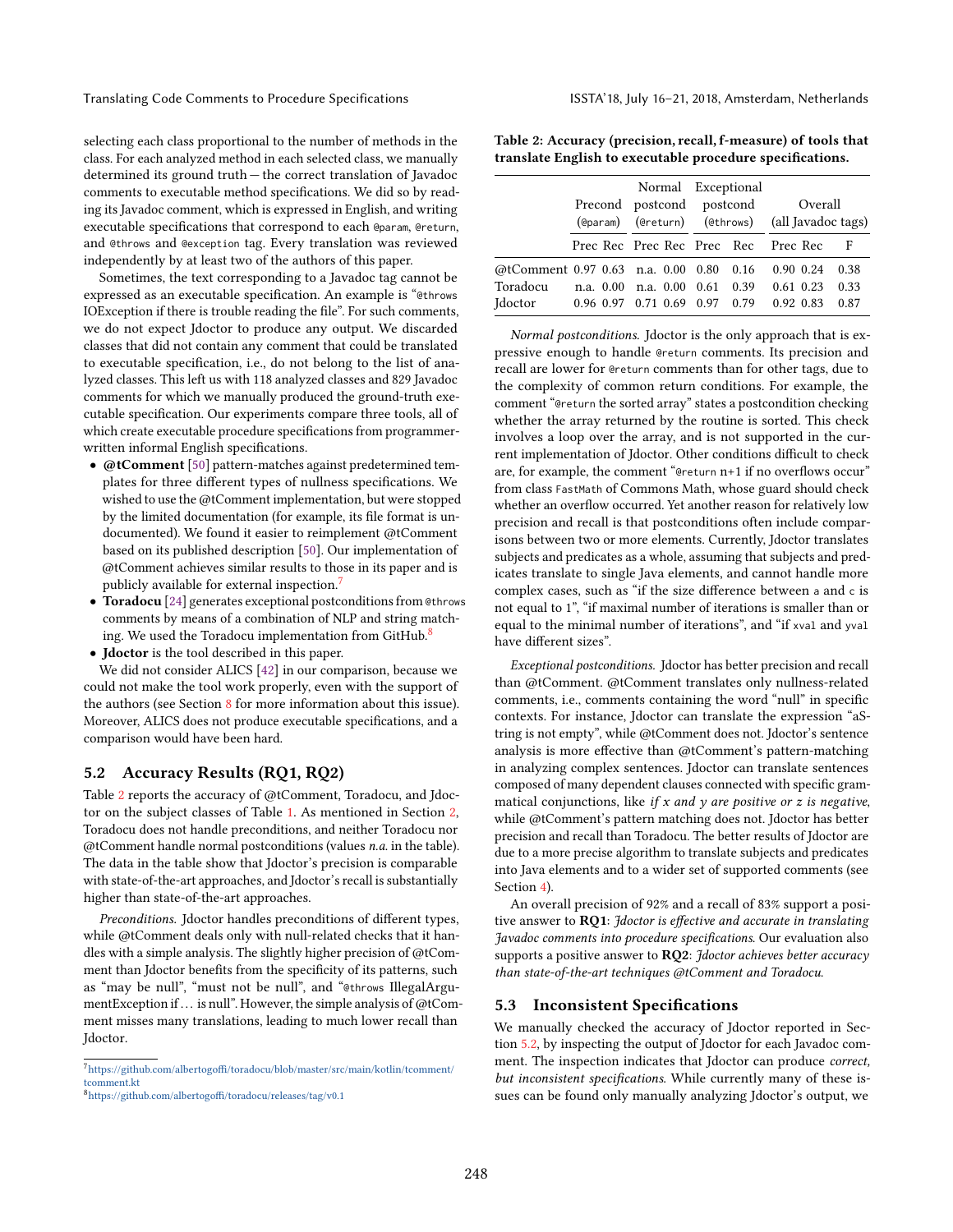plan to extend the tool to automatically report them. We now describe some of the many inconsistencies that we encountered. We found that many developer-written specifications were logically  $inconsistent$  – that is, they could not be implemented, or used by clients. This highlights a side benefit of converting informal English specifications into executable form: The inconsistencies are not as obvious in the informal formulation, and the machine-readable specification can be automatically checked. Below we report six types of inconsistencies and errors that Jdoctor could highlight.

Some specifications translate into expressions that are not always well defined, because their evaluation could throw an exception. An example is  $arg.f > 0$  when arg is null, which can lead to two reasonable but different interpretations: the expression arg.f always has a value (i.e., arg != null **&&** arg.f > 0), or the condition is true whenever arg.f has a value (i.e., arg != null **||** arg.f > 0). Both interpretations occur in practice, although their meaning is quite different, both for clients and for implementers.

Many specifications have conflicting preconditions and postconditions. A simple example from class CollectionUtils in Commons Collections is

- ∗ @param a the first collection, must not be null
- ∗ @throws NullPointerException if a is null

where the @throws clause refers to cases that violate the @param clause, leading to two legal albeit contradicting interpretations: (i) the method's domain is all values (the programmer is allowed to pass null), with a promise about what happens when null is passed in, or (ii) the domain is all non-null values, and programmers should not pass null. Both interpretations are plausible, and there is no way to know which the designers intended, but the difference is far for being trivial: the former states that maintainers must not change the implementation in the future, while the latter gives the implementer freedom to change the implementation in the future, and clients who depend on the exception will break.

Some of the specifications indicate multiple outcomes for a given condition. As an example, let us consider

- ∗ @throws NullPointerException if arg1 is null
- ∗ @throws IllegalArgumentException if arg2 is negative

If arg1 is null and arg2 is 0, then the routine is required to throw both NullPointerException and IllegalArgumentException, which is impossible in Java. A client who does not notice the inconsistency may experience unexpected behavior. One example of this kind of inconsistency is in class KShortestPaths of JGraphT. Similar inconsistencies arise also in postconditions.

Jdoctor automatically identified some errors in the Javadoc, which are likely due to copy-and-paste errors [\[6\]](#page-10-22). For example, the documentation of method CharMatcher.matches**None**Of in Guava 19.0 states that it "returns true if this matcher matches every character in the sequence, including when the sequence is empty" [bold ours], while it should state that the method matches no character in the sequence. Jdoctor correctly translated the typo "matches every character" to a Java expression that uses method matchesAllOf, and this assertion failed at run time, highlighting the incorrect Javadoc.

Some procedures' Javadoc refer to incorrect formal parameter names. Common causes are the inheritance of Javadoc from overridden implementations, joint with changes the formal parameter names. A reader of the HTML API documentation would see one

set of names in the Javadoc and a different set in the method signature. Oftentimes the correspondence is obvious, but not always, and readers should not have to deduce it.

Jdoctor also automatically reported some typos in the Javadoc. For instance, in class Node in the GraphStream project, the Javadoc wrongly says that a method may throw an IndexOutOfBoundException, instead of the correct IndexOutOfBound**s**Exception. Jdoctor could report the issues since it did not find class IndexOutOfBoundException in its classpath.

#### <span id="page-7-0"></span>6 APPLICATION: ORACLE GENERATION

As noted in Section [1,](#page-0-0) procedure specifications may have many applications. In this section, we evaluate the use of Jdoctor's procedure specifications for improving the generation of test cases.

### 6.1 Test Classification

Many test case generation tools first generate test cases and then heuristically classify the generated test cases each as<sup>[9](#page-7-1)</sup>

- (1) failing (or error-revealing) test cases that reveal defects;
- (2) passing (or normal, or expected) test cases that can be used as regression test cases;
- (3) illegal (or invalid) test cases that should not be executed; for example, because they either violate some method preconditions or their oracles are incorrect.

The test generation tool outputs both failing tests and passing test cases to the user. The heuristics sometimes misclassify test cases, leading to both false and missed alarms. For example, a test case generator may heuristically classify as invalid a method execution terminating with a NullPointerException when the method is invoked with null values. Test generation tools that can access some (partial) specifications, can classify (more) test cases correctly, thus detecting more errors and/or reducing the human effort required to identify false alarms.

We investigate the usefulness of Jdoctor by addressing the following research questions.

- RQ3 Do Jdoctor specifications improve the quality of automatically generated tests?
- RQ4 Do Jdoctor specifications increase the number of bugs found by an automated test generator?

#### 6.2 Extending Randoop with Jdoctor

Jdoctor outputs a JSON file containing executable Java expressions corresponding to each method preconditions, normal postconditions, and exceptional postconditions. When a method lacks a Javadoc comment or its Javadoc comment lacks a @param, @return, or @throws clause, the JSON file contains no corresponding expression. We extended Randoop [\[40\]](#page-10-11) to take advantage of this information during test generation, in line with the methodology exploited in previous work [\[24,](#page-10-14) [50\]](#page-11-4). Our implementation, which we refer to as Randoop+Jdoctor, is integrated in the main branch of Randoop's GitHub repository<sup>[10](#page-7-2)</sup>.

<span id="page-7-1"></span><sup>&</sup>lt;sup>9</sup>For simplicity of presentation, we do not consider flaky tests here. The heuristics may also classify a test as one that the tool is unsure about; the tool does not output the test to the user in order to avoid false alarms. For simplicity, we will treat this as if the heuristic classified the test as illegal.

<span id="page-7-2"></span><sup>10</sup><https://github.com/randoop/randoop>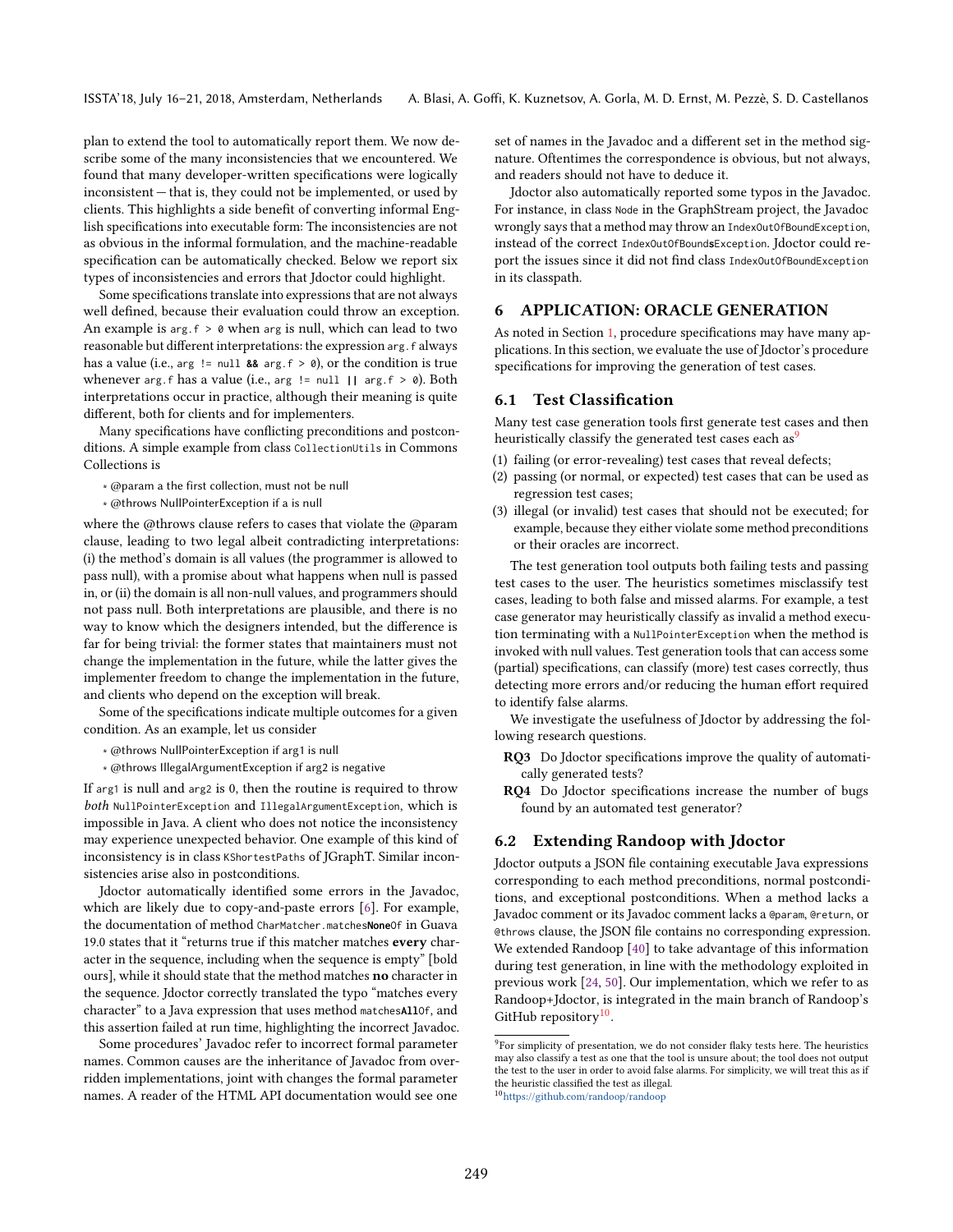Randoop can be thought of as a loop that iteratively creates test cases. Each iteration randomly creates a candidate test by first choosing a method to test, and then choosing arguments from a pool of previously-created objects. Randoop executes the candidate test, and heuristically classifies the test as error-revealing, expected behavior, or invalid based on its behavior. If the test behaves as expected, Randoop places its result in the pool, and continues with its loop. When a time limit has elapsed, Randoop outputs the errorrevealing and expected-behavior tests, in separate test suites.

We modified Randoop to create Randoop+Jdoctor as follows:

- After choosing the arguments but before creating or executing the candidate test, Randoop+Jdoctor reflectively executes the precondition expressions. If any of them fails, then Randoop+ Jdoctor discards the test, exactly as if it had been classified as invalid. In this way, Randoop+Jdoctor avoids the possibility of misclassifying it as an error-revealing or passing test.
- If the test completes successfully, Randoop classifies it as passing. Randoop+Jdoctor reclassifies it as failing if a normal postcondition (a translated @return clause) does not hold. Randoop+Jdoctor handles conditional postconditions, such as "@return true if this graph did not already contain the specified edge", because Jdoctor provides information about the conditional.
- While executing the test, Randoop catches any thrown exceptions. If the exception matches one in an exceptional postcondition (a translated @throws clause), then Randoop+Jdoctor classifies the test as passing iff the @throws condition holds. If the exception does not match, Randoop+Jdoctor falls back to Randoop's normal behavior of heuristically classifying the test.

# 6.3 Methodology

Our experiments compare the original Randoop test generation tool with Randoop+Jdoctor, which extends Randoop with Jdoctorgenerated procedure specifications.

We ran both Randoop and Randoop+Jdoctor on all the 6 programs of Table [1.](#page-5-1) The experiments of Section [5](#page-5-2) used only a subset of the classes in the programs, because of the human effort of manually determining the ground truth, which is the correct translation of an English Javadoc comment into an executable procedure specification. The experiments of this section are executed with the entire programs and also the Javadoc for their supertypes in Apache Commons RNG and OpenJDK 8.

### 6.4 Test Classification Changes

To answer RQ3, we measured when Randoop+Jdoctor classified a candidate test differently than Randoop (giving to the two tools the same time limit of 15 minutes). There are five possibilities:

- Same Randoop and Randoop+Jdoctor classify the test in the same way, which might be "failing", "passing", or "invalid".
- False alarm Randoop+Jdoctor classifies as passing a test that Randoop classifies as failing. Randoop's output requires manual investigation by the programmer, but Randoop+Jdoctor's does not.
- Missed alarm Randoop classifies the test as passing, but Randoop+Jdoctor classifies it as failing. Randoop misses a bug, but Randoop+Jdoctor reveals it to the programmer.

<span id="page-8-0"></span>Table 3: How Jdoctor output (procedure specifications) improves Randoop's test classification. Each cell is the count of candidate tests that were classified differently by Randoop and Randoop+Jdoctor, for one run of Randoop.

| Subjects          |       | Same False alarm Missed alarm New test Invalid test |          |          |
|-------------------|-------|-----------------------------------------------------|----------|----------|
| Collections       | 7527  |                                                     | 2        |          |
| Math              | 3893  |                                                     |          |          |
| Guava             | 10821 | 34                                                  |          | 20       |
| <b>JGrapht</b>    | 4843  | $_{0}$                                              | $\Omega$ | $\theta$ |
| Plume-lib         | 4253  | 48                                                  | $\Omega$ |          |
| Graphstream 12454 |       | 3                                                   | 8        |          |
| Total             | 43791 | 85                                                  | 15       | 20       |

- Invalid test Randoop classifies the test as passing, but Randoop+ Jdoctor classifies it as invalid. Randoop's output contains a meaningless test (e.g. because it violates the preconditions of a method) that may fail at any time in the future, but Randoop+ Jdoctor 's does not.
- New test Randoop+Jdoctor generates the test that Randoop does not generate, since it classifies it as invalid, leading to better coverage and better regression testing.

Table [3](#page-8-0) shows the result. The Jdoctor specifications reduce human effort ("false alarms" column), improve error detection ("missed alarms" column), and reduce invalid tests. We manually inspected the results, and we could confirm all the 3 False alarms and the 20 Invalid tests. Invalid tests were all newly classified as such thanks to Jdoctor specifications on parameters. For instance, method max() in class com.google.common.primitives.Longs of Guava states that parameter array is "a nonempty array of long values". Thus any test passing an empty array to max() was correctly classified as invalid since it violates the preconditions. We were expecting to find many invalid tests in other projects beside Guava, since Jdoctor could correctly handle many comments on preconditions, as shown in Section [5.](#page-5-2) We believe we did not see any improvement because Randoop may have achieved low coverage of such projects.

To answer RQ4, we manually inspected some of the 85 Missed alarms. Unfortunately we could spot several incorrect results due to mis-translated comments (precision is not 100% in Table [2\)](#page-6-2). An example is due to the comment "@throws NullPointerException if the check fails and either @code errorMessageTemplate or @code errorMessageArgs is null" which Jdoctor translated as errorMessageTemplate == null || errorMessageArgs == null, incorrectly missing the part on the failing check. This specification wrongly makes Randoop+Jdoctor classify tests having any null value as failing if they do not throw a NullPointerException.

Randoop+Jdoctor could also detect some real defects in the documentation of these well tested projects. Class NumberFormat of the JDK wrongly documents thrown exception types in two methods.

#### 7 THREATS TO VALIDITY

Our subject programs, and the classes selected in Section [5,](#page-5-2) might not be representative, which may limit the generalizability of the results. This is mitigated by the fact that the portion of classes that we manually analyzed is statistically representative of all the documented classes according to the number of comments and methods.To evaluate the accuracy of Jdoctor, its results have been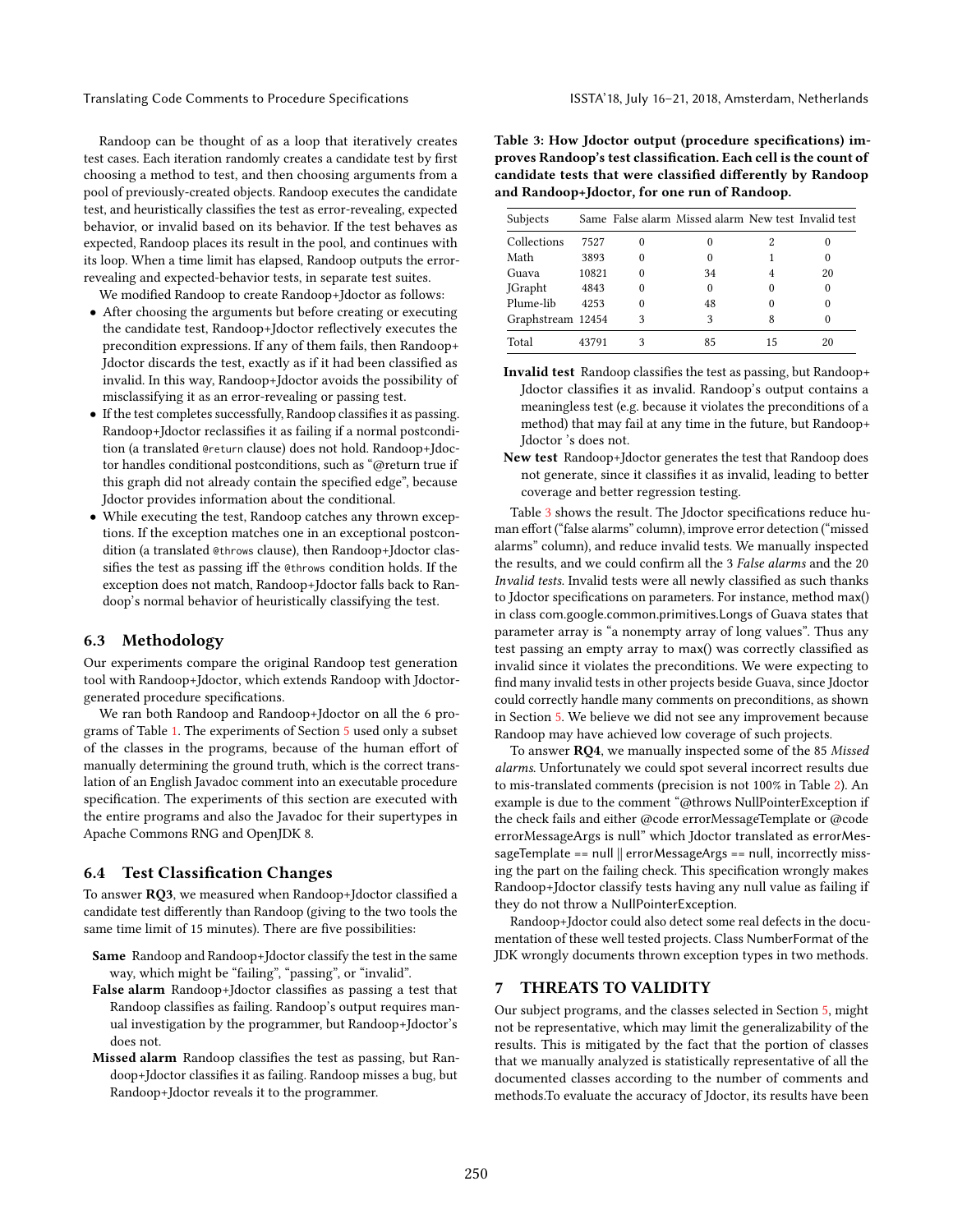compared with a ground truth that the authors of this paper defined. Errors in the ground truth influence the accuracy measures reported in Section [5.](#page-5-2) To mitigate such risk, each specification in the ground truth has been independently produced and later reviewed by at least two of the authors of this paper.<sup>[11](#page-9-1)</sup> Section [5](#page-5-2) compared Jdoctor with our (publicly available) implementation of the @tComment approach [\[50\]](#page-11-4). The two @tComment implementations might produce different results for some input comments, even though the precision obtained with our implementation is close to what the original paper reports: 90% vs 98%. Recall values are different (24% vs 97%) because in the paper presenting @tComment, recall is computed considering only null-related comments  $-$  exactly the case that  $@tComment's pattern matching is tuned to - whereas$ our experiments consider all the comments that can be translated to executable form.

# <span id="page-9-0"></span>8 RELATED WORK

Section [2](#page-1-0) already discussed the most closely related work: @tComment, ALICS, and Toradocu. Our experiments compare to Toradocu and a re-implementation of @tComment, but not ALICS. We tried to use ALICS, but it contains no documentation and is incomplete. We reached out to all the ALICS authors, who confirmed that it is incomplete, and none of them could run the tool to reproduce their own experiments. The ALICS paper [\[41\]](#page-10-13) does not contain enough information to permit us to re-implement it.

Recently Phan et al. employed a statistical machine translation technique to generate behavioral exception documentation for any given code and viceversa [\[43\]](#page-10-23). This approach only works for exceptional comments, which are easier to handle than other comments in our experience. It also relies on a trained model that would not resolve comments of new domains requiring semantic knowledge (as for JGraphT). We believe it could nicely complement Jdoctor, but we consider this direction as future work.

Zhou et al. recently proposed an approach that combines natural language parsing, pattern matching, and constraint solving to detect errors, i.e., code-comments inconsistencies, in Javadoc documentation expressing parameter usage constraints [\[55\]](#page-11-6). (To the best of our knowledge, the implementation is not publicly available, even though used patterns are.) The approach extracts preconditions and exceptional postconditions from the Javadoc documentation of a procedure, and analyzes the corresponding source code to derive what exceptions are raised and for which conditions, and then verifies that the conditions stated in the documentation are correct by means of an SMT solver. The approach can achieve good precision and recall, but it works only for four kind of procedure preconditions: (non-)nullness of parameters, type restriction, and range limitation. Instead, Jdoctor supports also non-exceptional postconditions and generates procedure specifications written as Java code that can be readily used by other tools.

iComment [\[48\]](#page-11-7) and aComment [\[49\]](#page-11-8) are two additional techniques to extract some form of specifications from code comments. iComment applies NLP techniques to extract function usage rules from the code comments to detect code-comment inconsistencies

in C code. aComment analyzes source code and comments to detect concurrency bugs in C code. Although both iComment and aComment generate specifications, they apply to unstructured comments in C code (rather than semi-structured Javadoc comments as Jdoctor). Moreover, iComment and aComment focus on narrow specifications (usage rules and concurrency related specifications), while Jdoctor generates general pre- and postconditions.

We now briefly survey alternative approaches for generating test oracles. The main approaches for generating test oracles (1) exploit heuristics to validate thrown exceptions [\[11,](#page-10-24) [12,](#page-10-25) [32,](#page-10-26) [39,](#page-10-27) [40\]](#page-10-11), (2) rely on previous versions of the software under test to validate the results (regression oracles) [\[20\]](#page-10-28), (3) benefit from various kinds of specifications: algebraic specifications [\[2,](#page-10-29) [17,](#page-10-1) [22\]](#page-10-30), assertions [\[3,](#page-10-31) [9,](#page-10-32) [36,](#page-10-33) [45,](#page-10-34) [52\]](#page-11-9), Z specifications [\[35,](#page-10-35) [38\]](#page-10-36), context-free grammars [\[13\]](#page-10-37), JML annotations [\[10\]](#page-10-38) and finite state machines [\[21\]](#page-10-39), (4) manipulate properties of the system under test, as in the case of metamorphic testing [\[8\]](#page-10-40) and symmetric testing [\[25\]](#page-10-41), and (5) exploit some form of redundancy of software systems (cross-checking oracles) [\[7\]](#page-10-42).

Heuristic-based oracles are imprecise; regression-based oracles are useful only in the context of regression testing; specification based oracles require the availability of some form of specifications; metamorphic, symmetric, and cross-checking oracles rely on properties of the system under test and of its implementations that may not be always available or easy to exploit. Jdoctor complements all these techniques by generating procedure specifications from Javadoc comments. The Jdoctor procedure specifications can be used to generate test oracles.

#### 9 CONCLUSIONS

This paper presents Jdoctor, a technique to automatically generate executable procedure specifications from Javadoc comments. Jdoctor enables the application of techniques that require procedure specifications when such specifications are not available, while Javadoc comments are. Jdoctor produces procedure specifications consisting of preconditions, postconditions, and exceptional postconditions, by means of a mix of natural language processing, pattern matching, lexical matching, and semantic similarity analysis. Experimental results show that Jdoctor is effective in producing correct and complete specifications, with overall precision and recall of 92% and 83%, respectively. Jdoctor outperforms existing state-of-theart techniques, with better precision and recall. When procedure specifications generated by Jdoctor are fed to an automatic test case generator such as Randoop [\[40\]](#page-10-11), the generator produces better test cases. As future work we plan to automatically detect inconsistent specifications, extend Jdoctor to unstructured documentation, and possibly focus on integration and system tests [\[16,](#page-10-43) [26,](#page-10-44) [33\]](#page-10-45).

#### ACKNOWLEDGMENTS

This work was partially supported by the Spanish project DEDETIS, by the Madrid Regional project N-Greens Software (n. S2013/ICE-2731), and by the swiss project ASTERIx: Automatic System TEsting of inteRactive software applIcations (SNF-200021\_178742). This material is also based on research sponsored by DARPA under agreement numbers FA8750-12-2- 0107, FA8750-15-C-0010, and FA8750-16-2-0032. The U.S. Government is authorized to reproduce and distribute reprints for Governmental purposes notwithstanding any copyright notation thereon.

<span id="page-9-1"></span><sup>&</sup>lt;sup>11</sup>Data publicly available for external revision: [https://github.com/albertogoffi/](https://github.com/albertogoffi/toradocu/tree/master/src/test/resources/goal-output) [toradocu/tree/master/src/test/resources/goal-output](https://github.com/albertogoffi/toradocu/tree/master/src/test/resources/goal-output)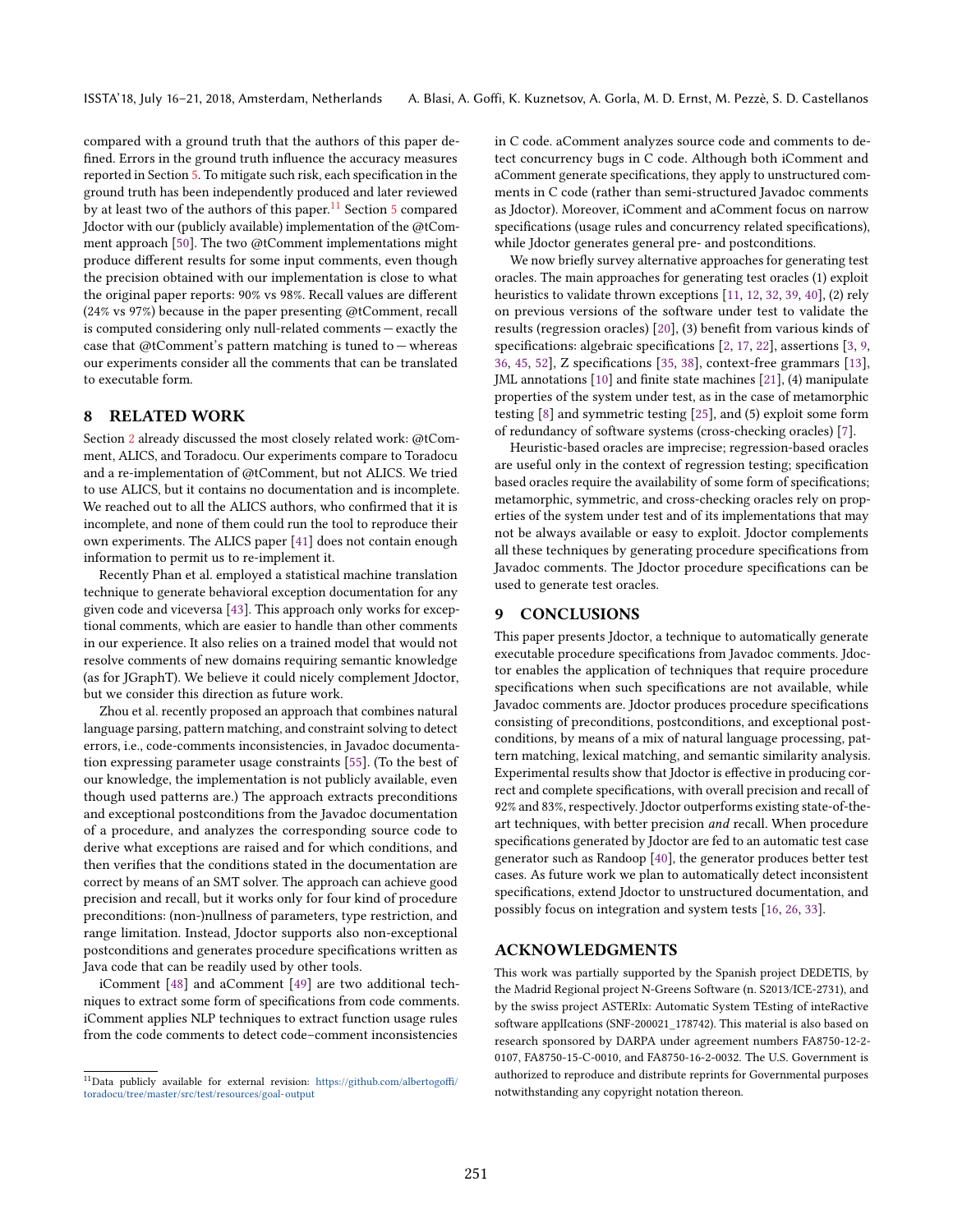Translating Code Comments to Procedure Specifications **ISSTA'18**, July 16-21, 2018, Amsterdam, Netherlands

#### REFERENCES

- <span id="page-10-16"></span>[1] Gabor Angeli, Melvin Johnson Premkumar, and Christopher D Manning. 2015. Leveraging Linguistic Structure for Open Domain Information Extraction. In Proceedings of the Annual Meeting of the Association for Computational Linguistics (ACL '15). Association for Computational Linguistics.
- <span id="page-10-29"></span>[2] Sergio Antoy and Dick Hamlet. 2000. Automatically Checking an Implementation against Its Formal Specification. IEEE Transactions on Software Engineering 26, 1  $(2000), 55 - 69.$
- <span id="page-10-31"></span>[3] Wladimir Araujo, Lionel C. Briand, and Yvan Labiche. 2011. Enabling the Runtime Assertion Checking of Concurrent Contracts for the Java Modeling Language. In Proceedings of the International Conference on Software Engineering (ICSE '11). 786-795.
- <span id="page-10-0"></span>[4] Marc J. Balcer, William M. Hasling, and Thomas J. Ostrand. 1989. Automatic Generation of Test Scripts from Formal Test Specifications. In Proceedings of the Symposium on Software Testing, Analysis, and Verification (TAV3 '89). ACM,  $210 - 218.$
- <span id="page-10-8"></span>[5] Boris Beizer. 1990. Software Testing Techniques (2 ed.). Van Nostrand Reinhold Co., New York, NY, USA.
- <span id="page-10-22"></span>[6] Arianna Blasi and Alessandra Gorla. 2018. RepliComment: Identifying Clones in Code Comments. In Proceedings of the International Conference on Program Comprehension (ICPC'18). ACM.
- <span id="page-10-42"></span>[7] Antonio Carzaniga, Alberto Goffi, Alessandra Gorla, Andrea Mattavelli, and Mauro Pezzè. 2014. Cross-checking Oracles from Intrinsic Software Redundancy. In Proceedings of the International Conference on Software Engineering (ICSE '14). ACM, 931-942.
- <span id="page-10-40"></span>[8] Tsong Y. Chen, F.-C. Kuo, T. H. Tse, and Zhi Quan Zhou. 2003. Metamorphic Testing and Beyond. In International Workshop on Software Technology and Engineering Practice (STEP '03). IEEE Computer Society, 94-100.
- <span id="page-10-32"></span>[9] Yoonsik Cheon. 2007. Abstraction in Assertion-Based Test Oracles. In Proceedings of the International Conference on Quality Software (QSIC '07). 410–414.
- <span id="page-10-38"></span>[10] Yoonsik Cheon and Gary T. Leavens. 2002. A Simple and Practical Approach to Unit Testing: The JML and JUnit Way. In Proceedings of the European Conference on Object-Oriented Programming (ECOOP '02). 231–255.
- <span id="page-10-24"></span>[11] Christoph Csallner and Yannis Smaragdakis. 2004. JCrasher: an automatic robustness tester for Java. Software: Practice and Experience 34, 11 (September 2004),  $1025 - 1050.$
- <span id="page-10-25"></span>[12] Christoph Csallner and Yannis Smaragdakis. 2005. Check 'n' Crash: Combining static checking and testing. In ICSE 2005, Proceedings of the 27th International Conference on Software Engineering. St. Louis, MO, USA, 422-431.
- <span id="page-10-37"></span>[13] J. D. Day and J. D. Gannon. 1985. A Test Oracle Based on Formal Specifications. In Proceedings of the Conference on Software Development Tools, Techniques, and Alternatives (SOFTAIR '85). 126-130.
- <span id="page-10-15"></span>[14] Luciano Del Corro and Rainer Gemulla. 2013. ClausIE: Clause-based Open Information Extraction. In Proceedings of the International Conference on World Wide Web (WWW '13). ACM, 355-366.
- <span id="page-10-7"></span>[15] Nelly Delgado, Ann Quiroz Gates, and Steve Roach. 2004. A taxonomy and catalog of runtime software-fault monitoring tools. IEEE Transactions on Software Engineering 30, 12 (Dec. 2004), 859-872.
- <span id="page-10-43"></span>[16] Giovanni Denaro, Alessandra Gorla, and Mauro Pezzè. 2008. Contextual Integration Testing of Classes. In Proceedings of the 11th International Conference on Fundamental Approaches to Software Engineering (FASE '08). Springer, 246-260.
- <span id="page-10-1"></span>[17] Roong-Ko Doong and Phyllis G. Frankl. 1994. The ASTOOT approach to testing object-oriented programs. ACM Transactions on Software Engineering and Methodology 3, 2 (1994), 101-130.
- <span id="page-10-17"></span>[18] Anthony Fader, Stephen Soderland, and Oren Etzioni. 2011. Identifying Relations for Open Information Extraction. In Proceedings of the Conference on Empirical Methods in Natural Language Processing (EMNLP '11). Association for Computational Linguistics, 1535-1545.
- <span id="page-10-12"></span>[19] Gordon Fraser and Andrea Arcuri. 2011. EvoSuite: Automatic Test Suite Generation for Object-Oriented Software. In Proceedings of the European Software Engineering Conference held jointly with the ACM SIGSOFT International Symposium on Foundations of Software Engineering (ESEC/FSE '11). ACM, 416-419.
- <span id="page-10-28"></span>[20] Gordon Fraser and Andrea Arcuri. 2013. Whole Test Suite Generation. IEEE Transactions on Software Engineering 39, 2 (2013), 276-291.
- <span id="page-10-39"></span>[21] Susumu Fujiwara, Gregor von Bochmann, Ferhat Khendek, Mokhtar Amalou, and Abderrazak Ghedamsi. 1991. Test Selection Based on Finite State Models. IEEE Transactions on Software Engineering 17, 6 (1991), 591-603.
- <span id="page-10-30"></span>[22] John Gannon, Paul McMullin, and Richard Hamlet. 1981. Data Abstraction, Implementation, Specification, and Testing. ACM Transactions on Programming Languages and Systems 3, 3 (1981), 211-223.
- <span id="page-10-6"></span>[23] Alejandra Garrido and Jose Meseguer. 2006. Formal Specification and Verification of Java Refactorings. In Proceedings of the IEEE International Workshop on Source Code Analysis and Manipulation (SCAM '06). 165-174.
- <span id="page-10-14"></span>[24] Alberto Goffi, Alessandra Gorla, Michael D. Ernst, and Mauro Pezzè. 2016. Automatic generation of oracles for exceptional behaviors. In ISSTA 2016, Proceedings of the 2016 International Symposium on Software Testing and Analysis. Saarbrücken, Genmany, 213-224.
- <span id="page-10-41"></span>[25] Arnaud Gotlieb. 2003. Exploiting Symmetries to Test Programs. In Proceedings of the International Symposium on Software Reliability Engineering (ISSRE '03). IEEE Computer Society, 365-374.
- <span id="page-10-44"></span>[26] Florian Gross, Gordon Fraser, and Andreas Zeller. 2012. Search-based system testing: high coverage, no false alarms. In Proceedings of the International Symposium on Software Testing and Analysis (ISSTA '12). ACM, 67-77.
- <span id="page-10-9"></span>[27] A. Hartman. 2002. Is ISSTA research relevant to industry?. In ISSTA 2002, Proceedings of the 2002 International Symposium on Software Testing and Analysis. Rome, Italy, 205-206.
- <span id="page-10-5"></span>[28] Susmit Jha, Sumit Gulwani, Sanjit A. Seshia, and Ashish Tiwari. 2010. Oracleguided Component-based Program Synthesis. In Proceedings of the International Conference on Software Engineering (ICSE '10). ACM, 215-224.
- <span id="page-10-4"></span>[29] James A. Jones, Mary Jean Harrold, and John Stasko. 2002. Visualization of test information to assist fault localization. In Proceedings of the International Conference on Software Engineering (ICSE '02). ACM, 467-477.
- <span id="page-10-20"></span>[30] Matt J. Kusner, Yu Sun, Nicholas I. Kolkin, and Kilian Q. Weinberger. 2015. From Word Embeddings to Document Distances. In Proceedings of the International Conference on International Conference on Machine Learning (ICML '15). JMLR.org,  $957 - 966$ .
- <span id="page-10-2"></span>[31] Andreas Leitner, Ilinca Ciupa, Manuel Oriol, Bertrand Meyer, and Arno Fiva. 2007. Contract Driven Development = Test Driven Development - Writing Test Cases. In Proceedings of the European Software Engineering Conference held jointly with the ACM SIGSOFT International Symposium on Foundations of Software Engineering (ESEC/FSE '07). ACM, 425-434.
- <span id="page-10-26"></span>[32] Lei Ma, Cyrille Artho, Cheng Zhang, Hiroyuki Sato, Johannes Gmeiner, and Rudolf Ramler. 2015. GRT: Program-Analysis-Guided Random Testing. In Proceedings of the International Conference on Automated Software Engineering (ASE '15). ACM, 212-223.
- <span id="page-10-45"></span>[33] Leonardo Mariani, Mauro Pezzè, Oliviero Riganelli, and Mauro Santoro. 2012. AutoBlackTest: Automatic Black-Box Testing of Interactive Applications. In Proceedings of the International Conference on Software Testing, Verification and Validation (ICST '12). IEEE Computer Society, 81-90.
- <span id="page-10-19"></span>[34] Marie-Catherine Marneffe, Bill MacCartney, and Christopher Manning. 2006. Generating Typed Dependency Parses from Phrase Structure Parses. In Proceedings of the International Conference on Language Resources and Evaluation (LREC '06). European Language Resources Association (ELRA), 449-454.
- <span id="page-10-35"></span>[35] Jason Mcdonald. 1998. Translating Object-Z Specifications to Passive Test Oracles. In Proceedings of the International Conference on Formal Engineering Methods (ICFEM '98). 165-174.
- <span id="page-10-33"></span>[36] Bertrand Meyer. 1988. Object-Oriented Software Construction (1st ed.). Prentice Hall.
- <span id="page-10-3"></span>[37] Bertrand Meyer, Ilinca Ciupa, Andreas Leitner, and Lisa Ling Liu. 2007. Automatic Testing of Object-Oriented Software. In Proceedings of the 33rd Conference on Current Trends in Theory and Practice of Computer Science (SOFSEM '07). Springer,  $114 - 129.$
- <span id="page-10-36"></span>[38] Erich Mikk. 1995. Compilation of Z Specifications into C for Automatic Test Result Evaluation. In Proceedings of the 9th International Conference of Z Users  $(ZUM '95)$ . 167-180.
- <span id="page-10-27"></span>[39] Carlos Pacheco and Michael D. Ernst. 2005. Eclat: Automatic generation and classification of test inputs. In ECOOP 2005 - Object-Oriented Programming, 19th European Conference. Glasgow, Scotland, 504-527.
- <span id="page-10-11"></span>[40] Carlos Pacheco, Shuvendu K. Lahiri, Michael D. Ernst, and Thomas Ball. 2007. Feedback-directed random test generation. In ICSE 2007, Proceedings of the 29th International Conference on Software Engineering. Minneapolis, MN, USA, 75-84.
- <span id="page-10-13"></span>[41] Rahul Pandita, Xusheng Xiao, Hao Zhong, Tao Xie, Stephen Oney, and Amit Paradkar. 2012. Inferring method specifications from natural language API descriptions. In ICSE 2011, Proceedings of the 34th International Conference on Software Engineering. Zürich, Switzerland, 815-825.
- <span id="page-10-21"></span>[42] Rahul Pandita, Xusheng Xiao, Hao Zhong, Tao Xie, Stephen Oney, and Amit Paradkar. 2012. Inferring Method Specifications from Natural Language API Descriptions. In Proceedings of the International Conference on Software Engineering (ICSE '12). IEEE Computer Society, 815-825.
- <span id="page-10-23"></span>[43] Hung Phan, Hoan Anh Nguyen, Tien N. Nguyen, and Hridesh Rajan. 2017. Statistical Learning for Inference Between Implementations and Documentation. In Proceedings of the 39th International Conference on Software Engineering: New Ideas and Emerging Results Track (ICSE-NIER '17). IEEE Press, Piscataway, NJ, USA, 27-30. <https://doi.org/10.1109/ICSE-NIER.2017.9>
- <span id="page-10-10"></span>[44] Research Triangle Institute. 2002. The Economic Impacts of Inadequate Infrastructure for Software Testing. NIST Planning Report 02-3. National Institute of Standards and Technology.
- <span id="page-10-34"></span>[45] David S. Rosenblum. 1995. A Practical Approach to Programming With Assertions. IEEE Transactions on Software Engineering 21, 1 (1995), 19-31.
- <span id="page-10-18"></span>[46] Michael Schmitz, Robert Bart, Stephen Soderland, Oren Etzioni, et al. 2012. Open language learning for information extraction. In Proceedings of the Joint Conference on Empirical Methods in Natural Language Processing and Computational Natural Language Learning (EMNLP-CoNLL '12). Association for Computational Linguistics, 523-534.